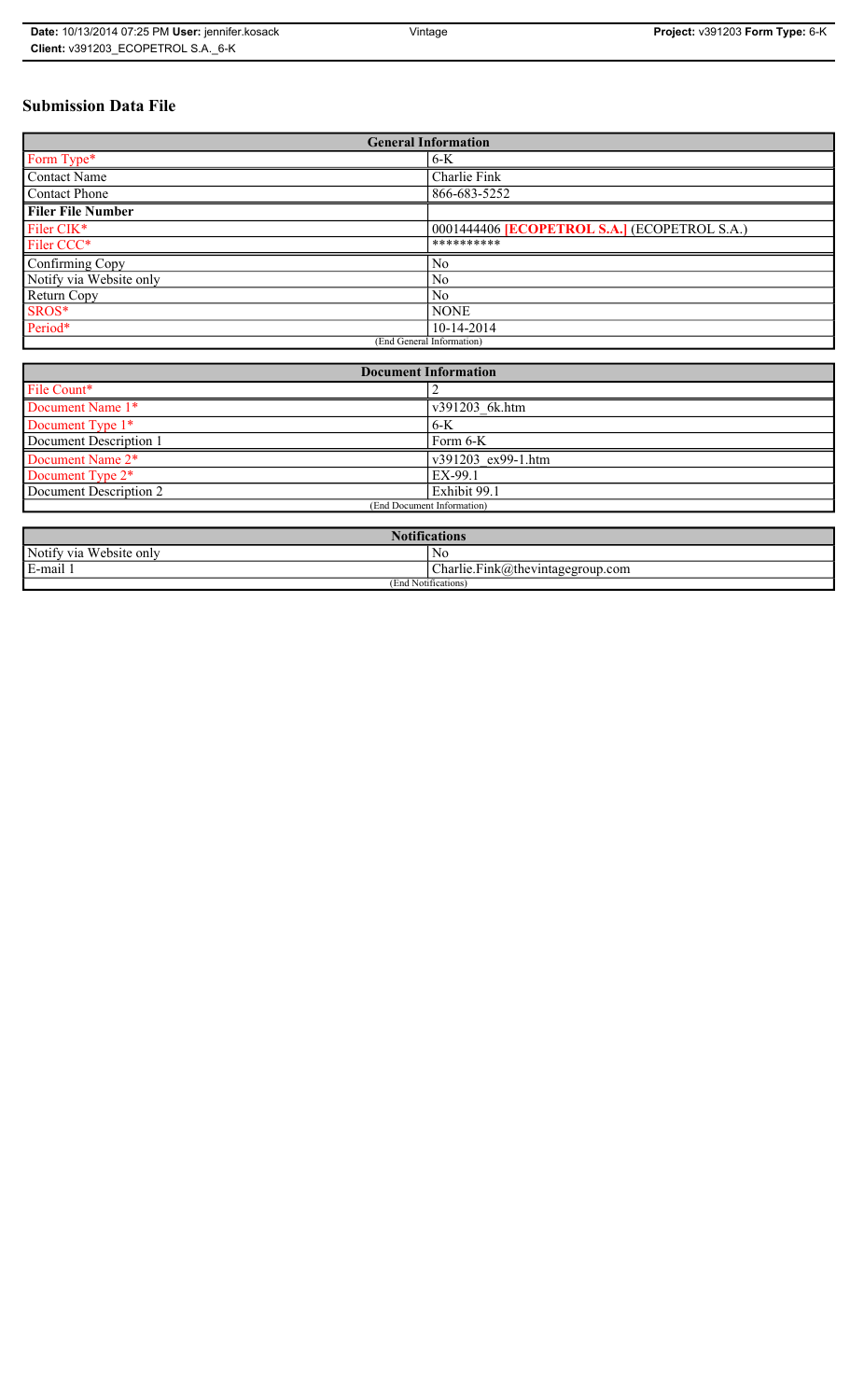#### **UNITED STATES**

**SECURITIES AND EXCHANGE COMMISSION Washington, D.C. 20549**

#### **FORM 6-K**

#### **REPORT OF FOREIGN PRIVATE ISSUER PURSUANT TO RULE 13a-16 OR 15d-16 UNDER THE SECURITIES EXCHANGE ACT OF 1934**

For the month of October, 2014 Commission File Number 001-34175

ECOPETROL S.A.

(Exact name of registrant as specified in its charter)

N.A.

(Translation of registrant's name into English)

COLOMBIA

(Jurisdiction of incorporation or organization)

Carrera 13 No. 36 – 24 BOGOTA – COLOMBIA

(Address of principal executive offices)

Indicate by check mark whether the registrant files or will file annual reports under cover of Form 20-F or Form 40-F.

Form 20-F  $\boxtimes$  Form 40-F  $\Box$ 

Indicate by check mark if the registrant is submitting the Form 6-K in paper as permitted by Regulation S-T Rule 101(b)(1)

 $Yes \Box No \boxtimes$ 

Indicate by check mark if the registrant is submitting the Form 6-K in paper as permitted by Regulation S-T Rule 101(b)(7)

 $Yes \Box No \boxtimes$ 

Indicate by check mark whether the registrant by furnishing the information contained in this form is also thereby furnishing the information to the Commission pursuant to Rule 12g3-2(b) under the Securities Exchange Act of 1934.

### $Yes \Box No \boxtimes$

If "Yes" is marked, indicate below the file number assigned to the registrant in connection with Rule 12g3-2(b): 82-  $N/A$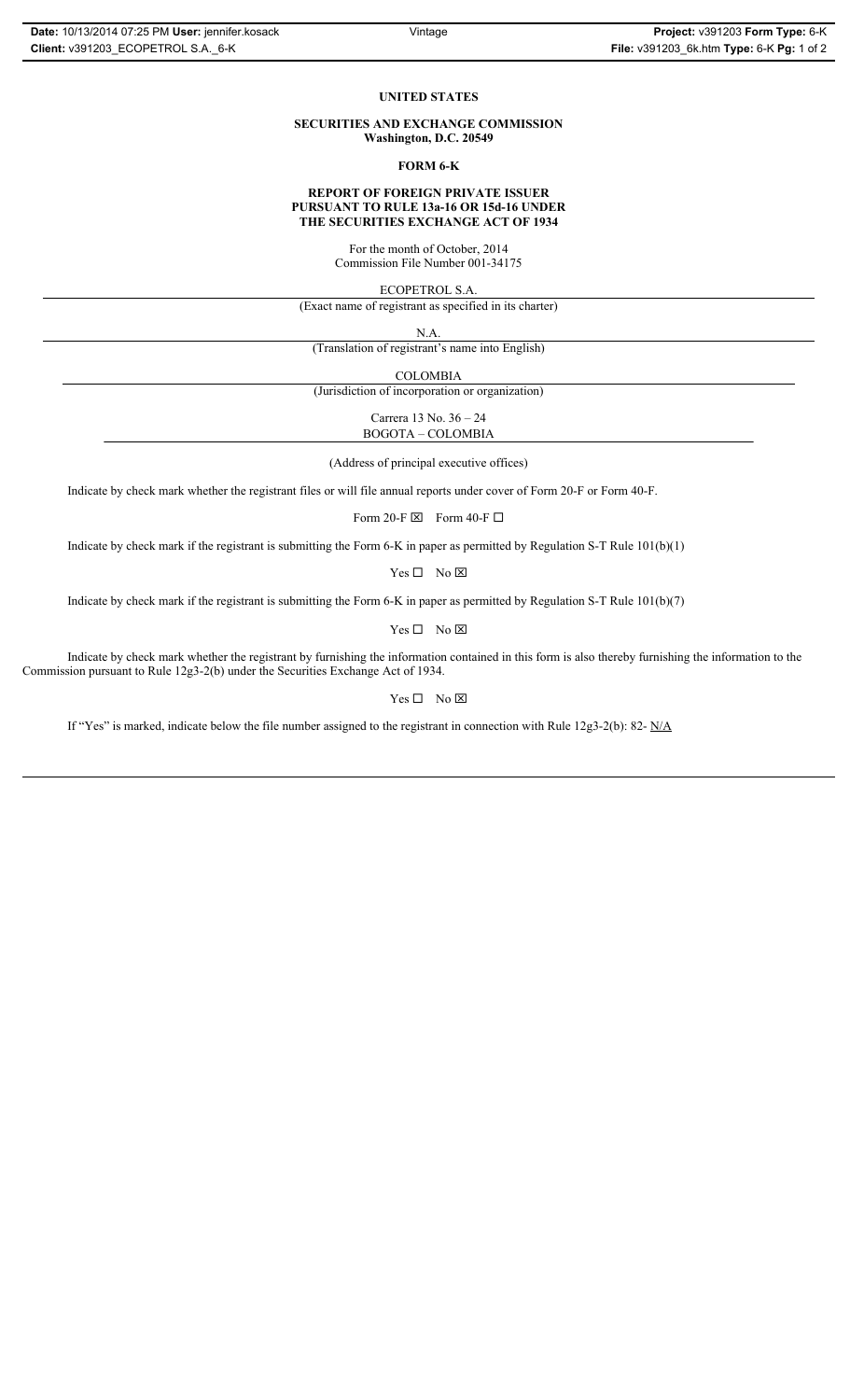| Date: 10/13/2014 07:25 PM User: jennifer.kosack |
|-------------------------------------------------|
| Client: v391203 ECOPETROL S.A. 6-K              |

## **SIGNATURES**

Pursuant to the requirements of the Securities Exchange Act of 1934, the registrant has duly caused this report to be signed on its behalf by the undersigned, thereunto duly authorized.

M

Ecopetrol S.A.

By: /s/ Magda Manosalva

Name: Magda Manosalva Title: Chief Financial Officer

Date: October 14, 2014